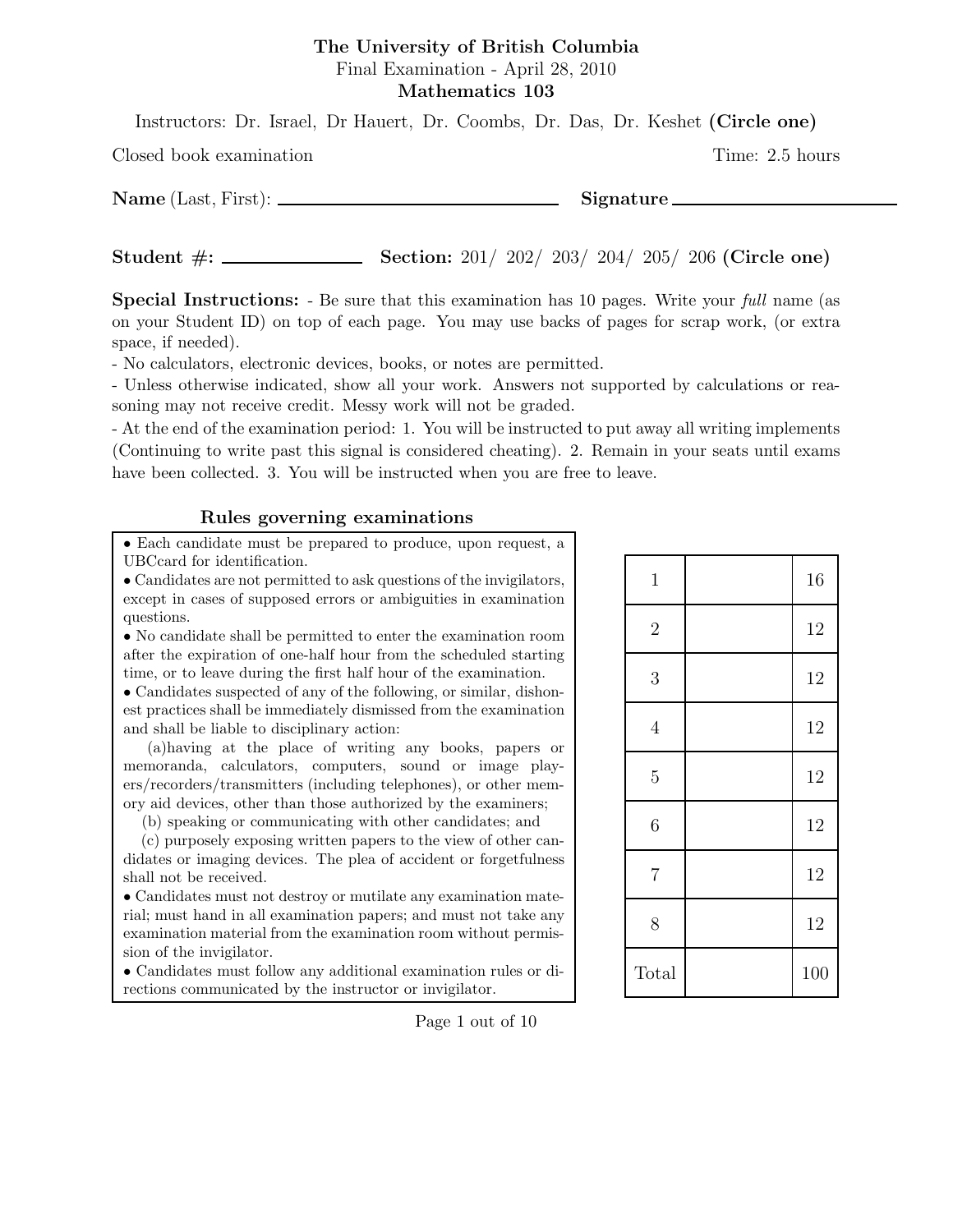# Problem 1: Multiple Choice Questions: Circle ONE correct answer (a, b, c, d, or e). There is no partial credit in this question.

1: To which of the following integrals does the Fundamental Theorem of Calculus apply?  $r<sup>1</sup>$   $\cdots$   $\cdots$ 

(a) 
$$
\int_{-1}^{1} \frac{\cos(x)}{\ln(x)} dx
$$
  
\n(b) 
$$
\int_{-1}^{1} \frac{\cos(x)}{x} dx
$$
  
\n(c) 
$$
\int_{-1}^{1} \frac{\cos(x)}{\sqrt{x} + 1} dx
$$
  
\n(d) 
$$
\int_{-1}^{1} \frac{\cos(x)}{x^2 + 1} dx
$$
  
\n(e) None of the above.

2: To find the integral  $\int x^2 e^{2x} dx$  using integration by parts, the best choice for u and dv in the first step would be (a)  $u = x$ ,  $dv = xe^{2x} dx$ (b)  $u = x^2$ ,  $dv = e^{2x} dx$ (c)  $u = xe^{2x}$ ,  $dv = x dx$ (d)  $u = e^{2x}$ ,  $dv = x^2 dx$ (e)  $u = x, dv = e^{2x} dx$ 

**3**: The expression  $S_3 = 1 + x^3 + \frac{x^6}{2}$  $\frac{e^{\sigma}}{2}$  is the first three terms of a Taylor series for: (a)  $\sin(x^3)$ (b)  $\cos(x^{\frac{3}{2}})$  $(c) \cos(x)$  $(d)$   $\cos(x^3)$  $\left(e\right)e^{x^3}$ 

4: Which of the following series converges?

(a) 
$$
S = \sum_{k=1}^{\infty} k^{-2}
$$
 (b)  $S = \sum_{k=1}^{\infty} \frac{1}{k}$  (c)  $S = \sum_{k=1}^{\infty} k$  (d)  $S = \sum_{k=0}^{\infty} (1.01)^k$  (e)  $S = \sum_{k=0}^{\infty} k^2$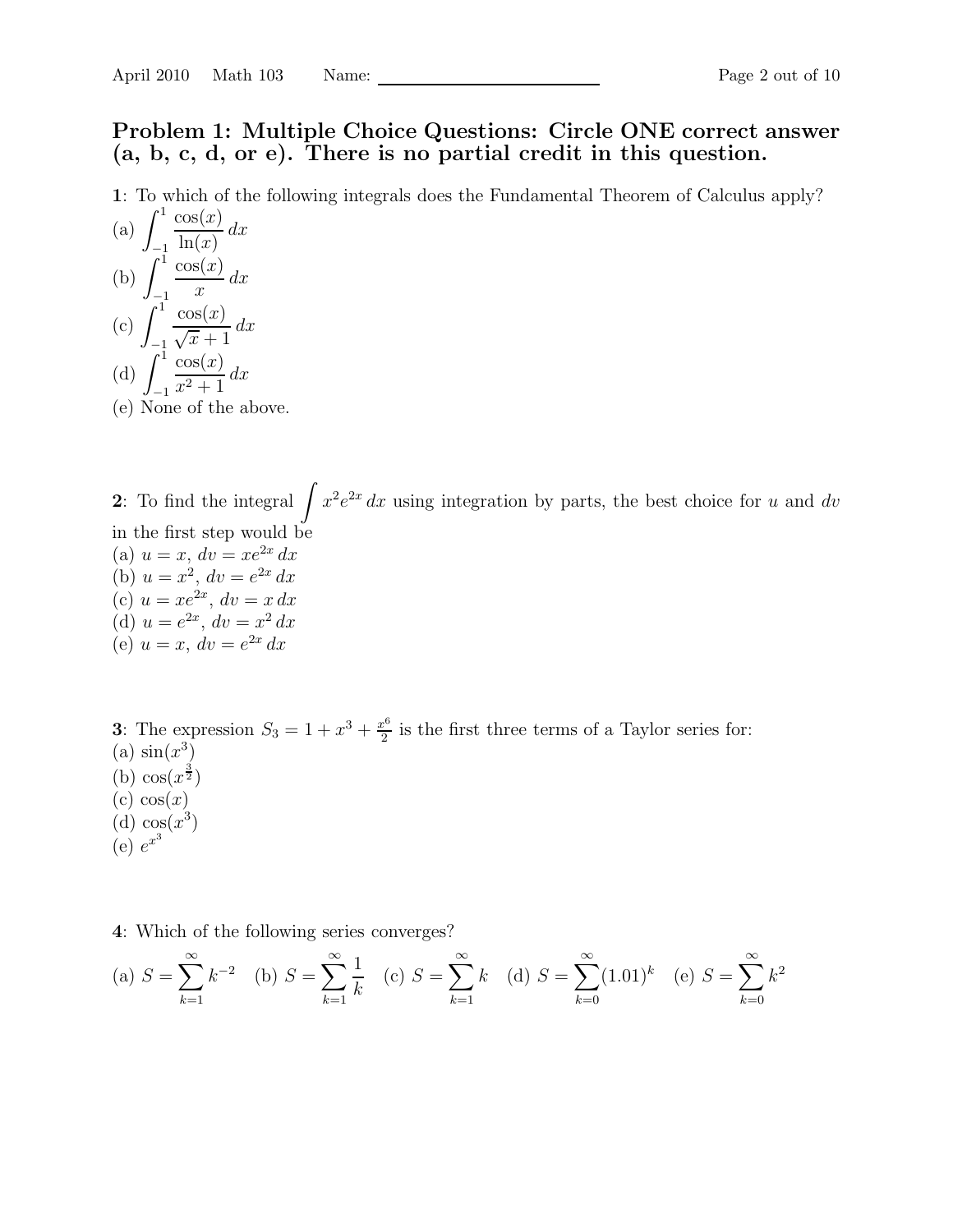#### Problem 1, Cont'd from page 2:

5: Which of the following improper integrals converges?

(a) 
$$
I = \int_{1}^{\infty} e^{3x} dx
$$
  
\n(b)  $I = 10^{-5} \cdot \int_{1}^{\infty} x^{-1} dx$   
\n(c)  $I = \int_{1}^{\infty} x^{-1/2} dx$   
\n(d)  $I = \int_{1}^{\infty} x^{-2} dx$   
\n(e)  $I = \int_{1}^{\infty} \frac{x^2}{1000} dx$ 

6: A continuous random variable X has a probability density of the form

$$
f(x) = Ax + Bx^2, \quad \text{for} \quad -1 \le x \le 1
$$

where A and B are constants. The values of  $A$  and  $B$  should be (a)  $A = 1, B = 1$ (b)  $A = 1, B = 3/2$ (c)  $A = 0, B = 3/2$ (d)  $A = 0, B = 2/3$ (e)  $A = 2, B = 3$ 

7: A random variable X can take on one of the values  $\{1, 3, 5\}$  with (discrete) probabilities  $p(1) = 1/2, p(3) = 1/4, p(5) = 1/4$ . The mean value of X is then (a)  $\frac{5}{2}$  (b) 9 (c) 3 (d)  $\frac{2}{5}$  (e) 1

8: Consider the differential equation  $\frac{dy}{dt}$  $\frac{dy}{dt} = 1 - 4y^2$  and initial condition  $y(0) = 0$ . After a long time (when  $y$  no longer changes), the value of  $y$  is (a)  $y = 0$  (b)  $y = 1$  (c)  $y = 1/4$  (d)  $y = 4$  (e)  $y = 1/2$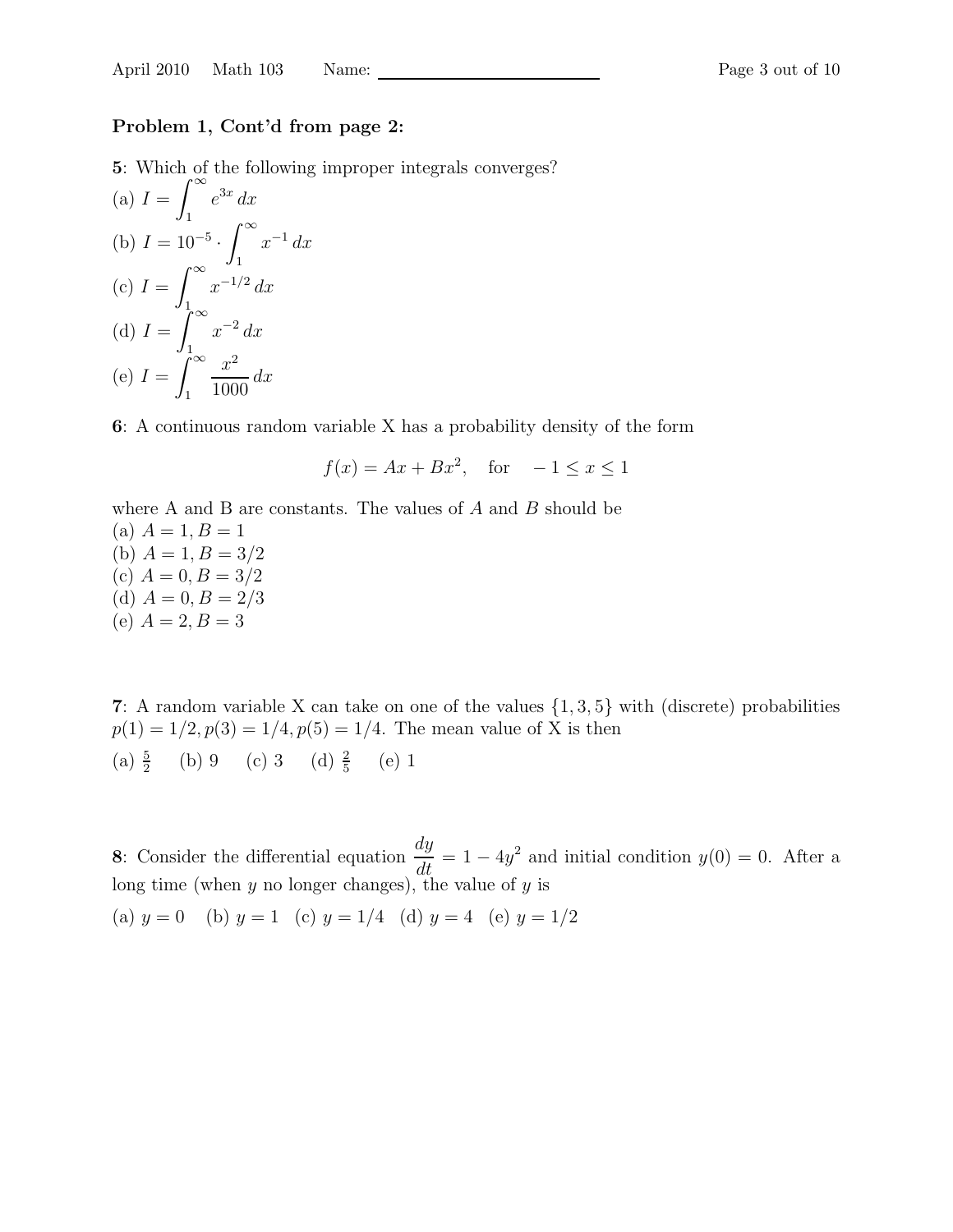# Problem 2:

(a) Calculate the area of the bounded region enclosed by the curves  $f(x) = x^3 - 4x$  and  $g(x) = -x^2 + 2x$  for  $x \ge 0$ .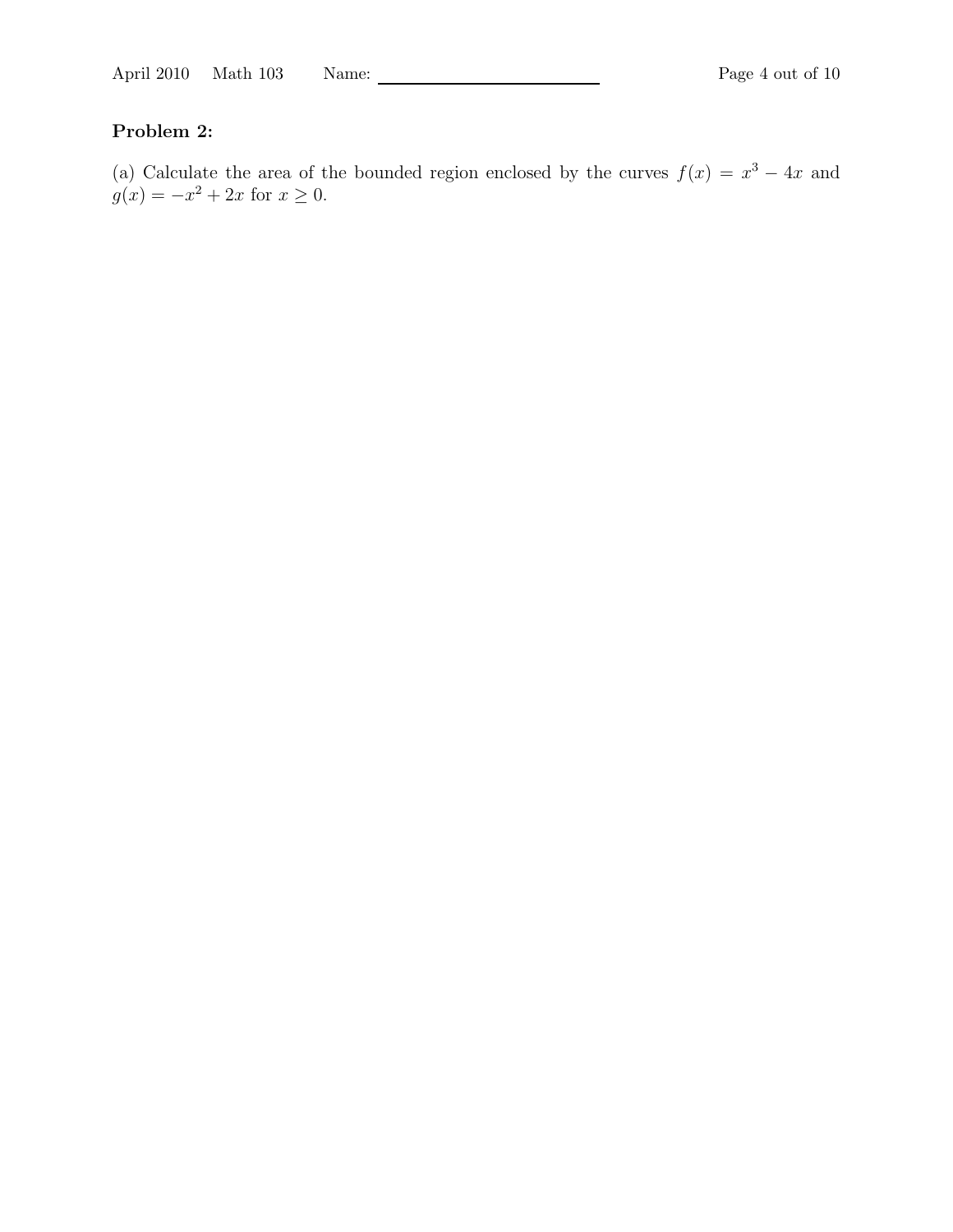Problem 3: A toxic chemical has been spilled somewhere on a 100 km stretch of highway. The probability that the spill occurred within  $x \text{ km of the factory is shown in the top panel}$ of Figure 1.



Figure 1: Plot and grid for Problem 3

(a) Plot the probability density  $p(x)$  for the location of the spill in the grid provided on the bottom panel. (You do not need to provide a scale on the y axis.)

(b)What is/are the most probable location(s) of the spill?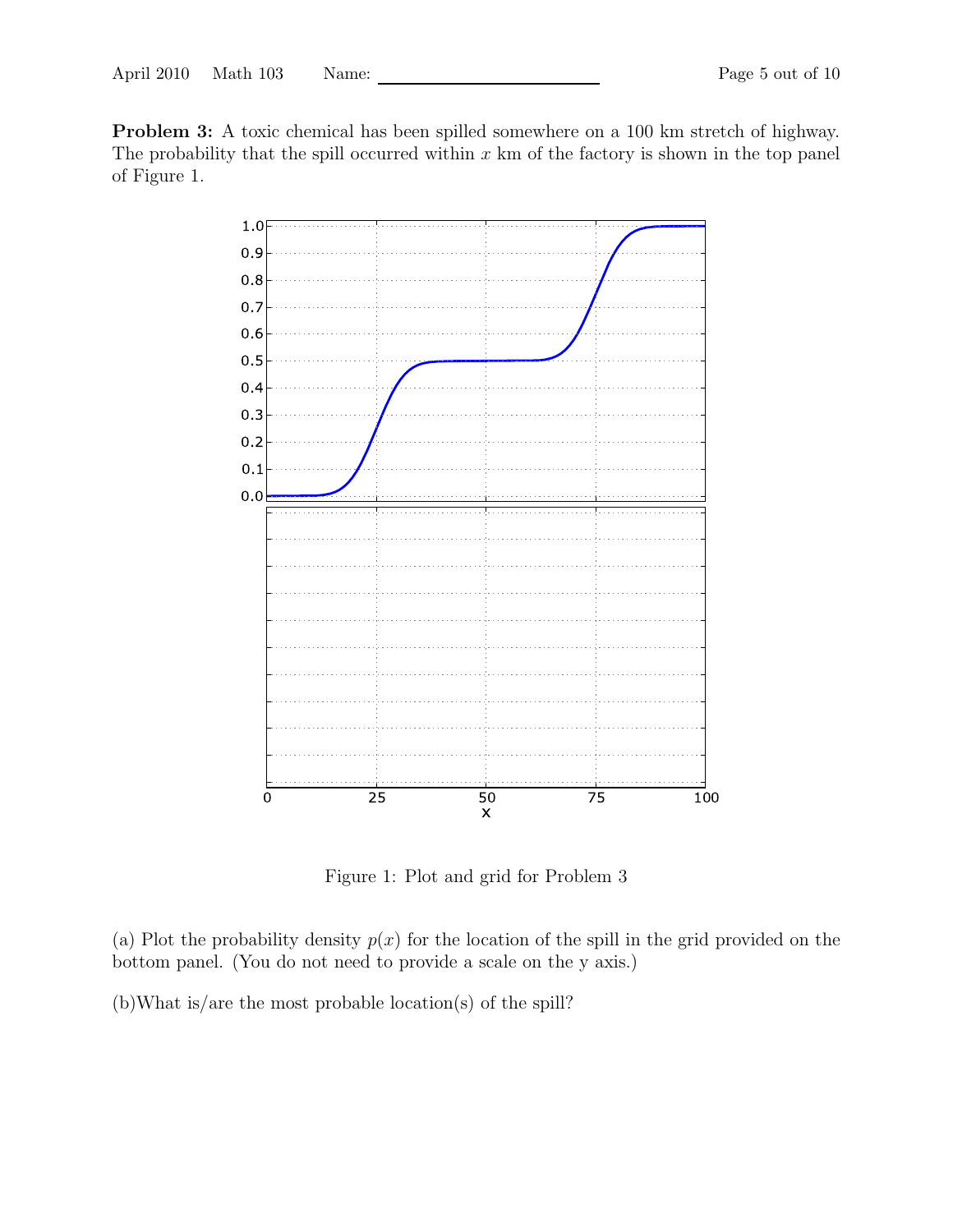**Problem 4:** Compute the following integrals. (Leave your answers in terms of  $e$  or  $\ln(.)$ )

(a) 
$$
I = \int_{4}^{9} e^{\sqrt{x}} dx
$$

(b) 
$$
I = \int_{e}^{e^2} \frac{1}{x \ln(x)} dx
$$

(c) 
$$
I = \int_0^1 \frac{x}{(2-x)(1+2x)} dx
$$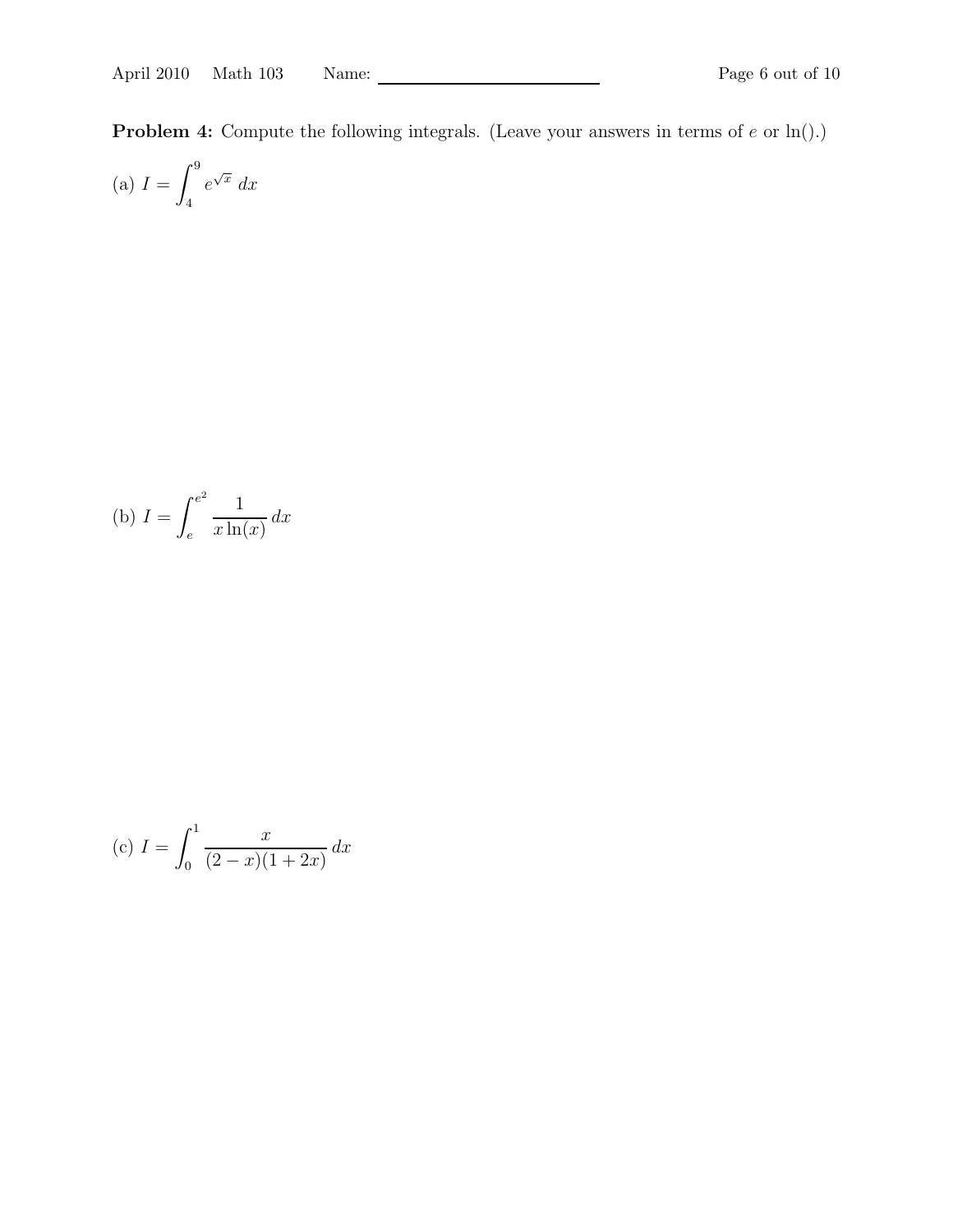Problem 5: In this problem, you are asked to find a value for the integral

$$
I = \int_0^1 x \cos(x) \, dx
$$

in two different ways.

(a) Use one of the integration techniques to compute the above integral directly. (Leave your answer in terms of sines and cosines of some number.)

(b) Use the Taylor series for the function  $cos(x)$  to write down a Taylor Series approximation for  $x \cos(x)$  and find an approximation to the integral I using the first 3 terms of that series. (Leave your answer in terms of the three fractions, i.e. you need not compute a simplified fraction nor a decimal approximation. See footnote<sup>1</sup> for some factorial values.)

 $12! = 2, 3! = 6, 4! = 24, 5! = 120, 6! = 720, 7! = 5040$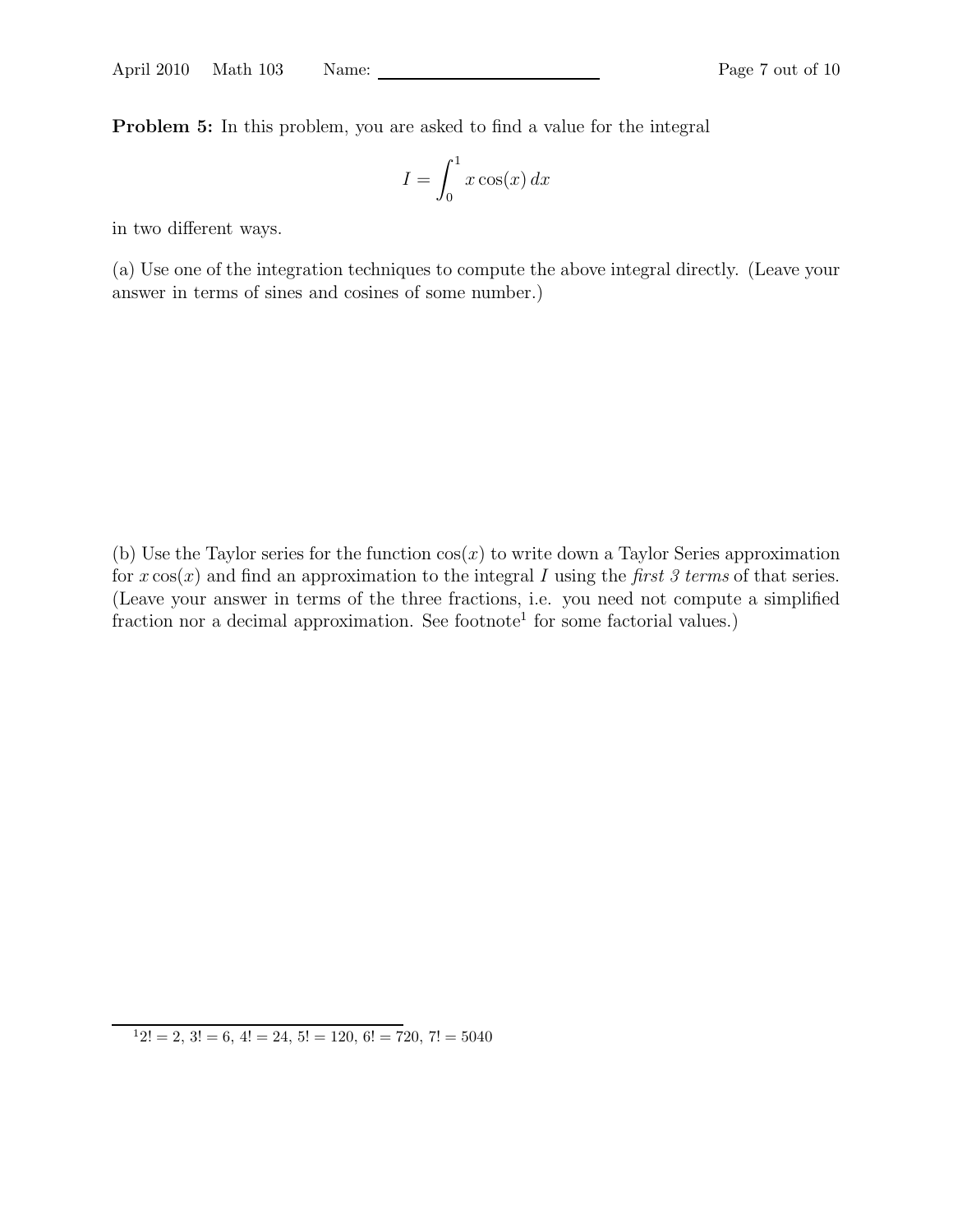**Problem 6:** The height of fluid,  $h(t)$  in a cylindrical container is controlled by a pump so that it satisfies the differential equation

$$
\frac{dh}{dt} = -kh^{1/3}, \quad h(0) = h_0
$$

where  $k > 0$ ,  $h_0 > 0$  are constants, and  $h_0$  is the initial height of the fluid.

(a) Solve this differential equation to determine the height  $h(t)$  at any later time t.

(b) At what time will the container be empty?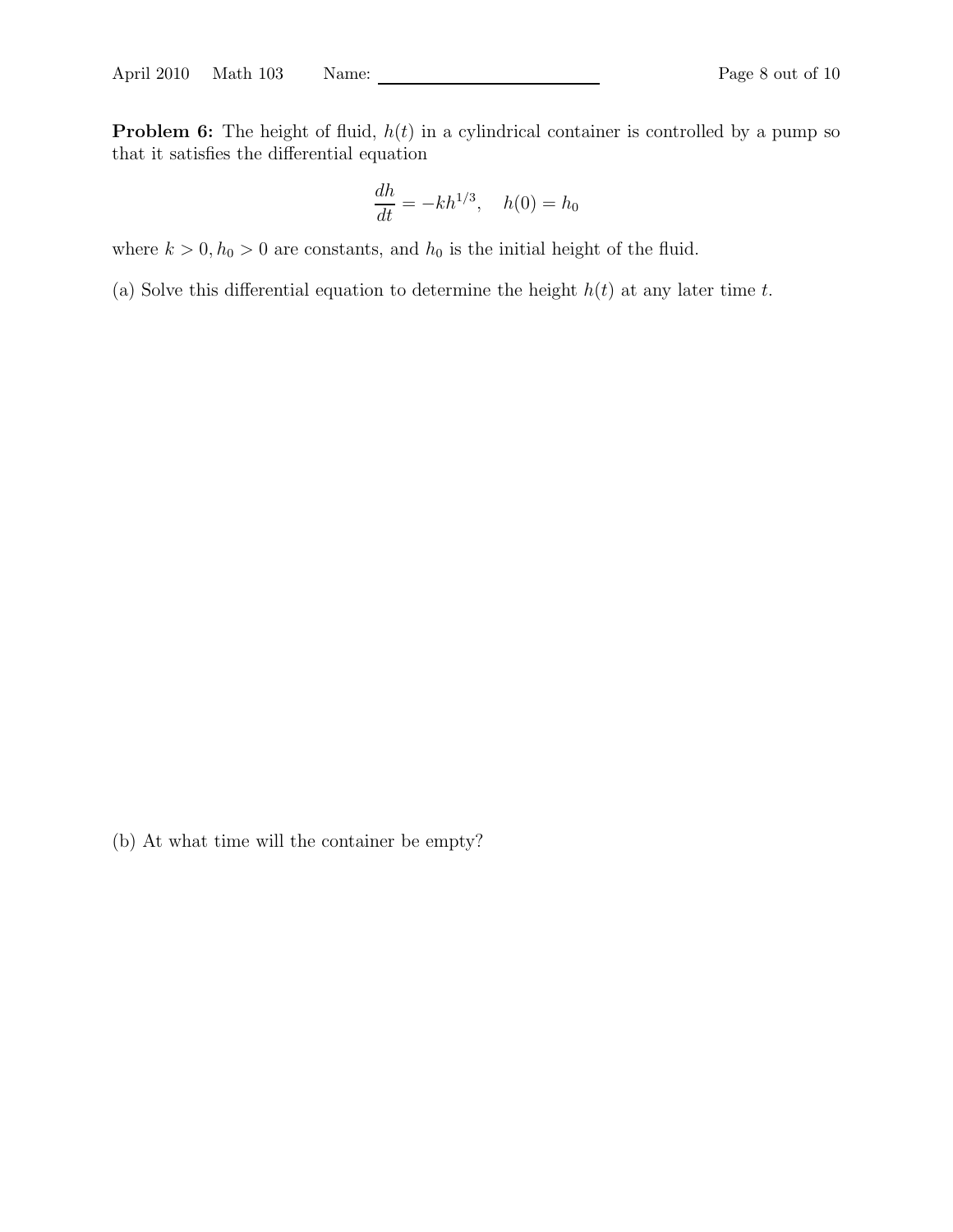**Problem 7:** The probability that a newly divided cell will divide again **before** t hours (where  $t \geq 0$ ) is given by

$$
F(t) = 1 - e^{-t/12}
$$

(a) If you start observing a cell immediately after a division, how long, on average, would you have to wait to see the next division?

(b) What is the probability that the cell will divide between 3 and 6 hours? (Leave your answer in terms of e.)

(c) What is the median division time?